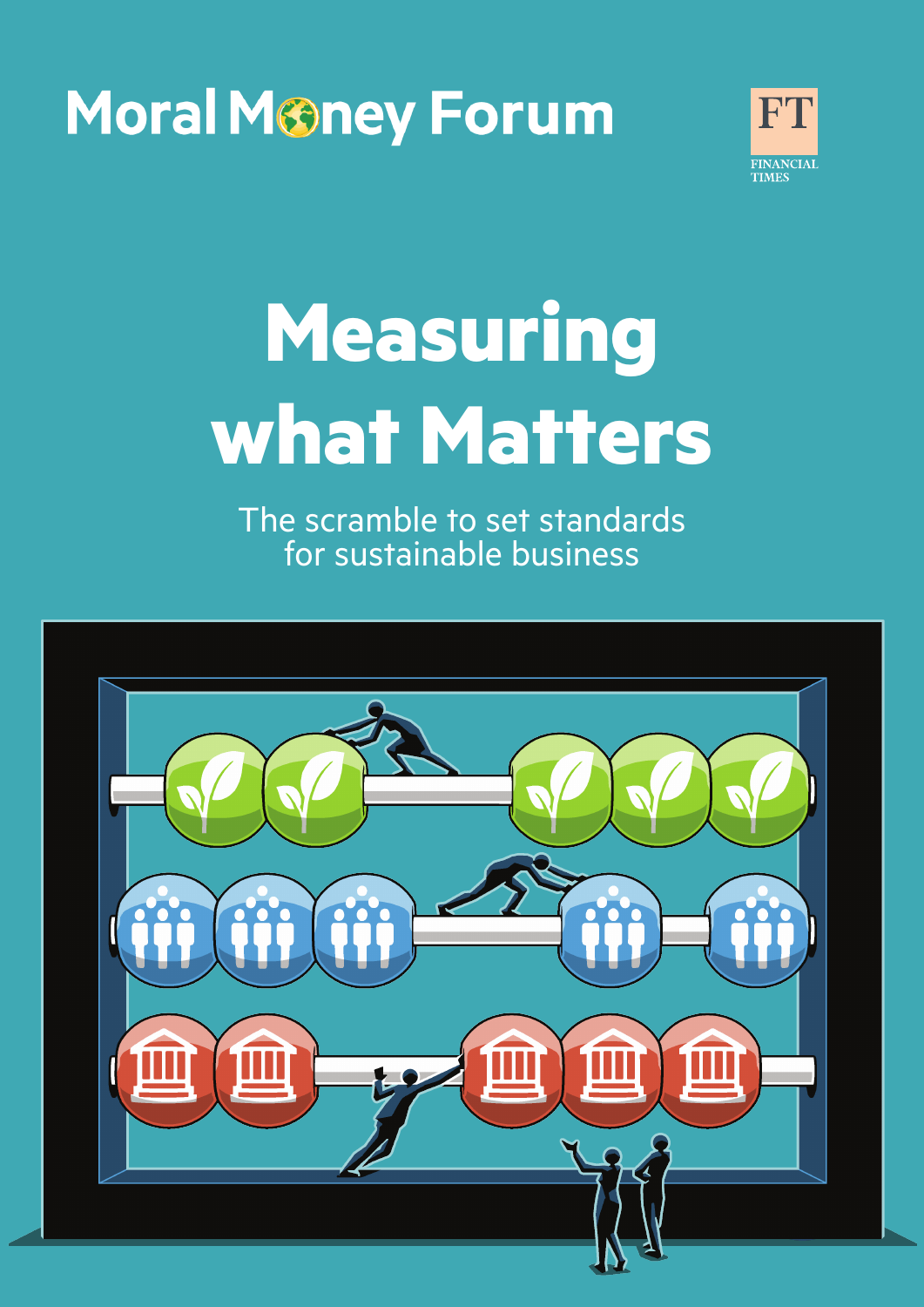### **Foreword**







Visit the editorial hub at ft.com/moral-money-forum

Editor

Andrew Edgecliffe-Johnson

Report author Sarah Murray

Data visualisation



Alan Smith

Sub-editor Will Bramhill

Production George Kyriakos



f there is any truth to the adage that "you can't manage what you<br>don't measure", then the biggest revolution in business for 50<br>years will not fulfil its potential without new metrics.<br>When economist Milton Friedman was i thrashing out international accounting standards had been done. minded focus on investors, however, things have become more complicated. How should we assess a company's impact on the environment, its employees or its supply chain? And with most investors having accepted that environmental, social and governance factors affect their returns, what data should they be demanding? finding answers to those questions is no less challenging — or vital — than it was when the task was agreeing on international financial

f there is any truth to the adage that "you can't manage what you don't measure", then the biggest revolution in business for 50 years will not fulfil its potential without new metrics. When economist Milton Friedman was in his pomp and shareholder returns were all that mattered, establishing how a Now that stakeholder capitalism has elbowed aside the single-As Sarah Murray explains in our second Moral Money Forum report,

reporting standards.

The proliferation of ESG metrics and reporting frameworks in recent years has left executives and investors complaining about the difficulty of keeping up with so many apparently clashing standards — or even remembering what the different acronyms stand for. But this year is shaping up to be a pivotal one for efforts to simplify the "alphabet soup" of ESG reporting.

When we asked *FT Moral Money* readers for their input to this report, there was scepticism about whether current frameworks were truly measuring companies' impact on people or the planet. "Our internal standards are all PR," one told us.

One theme, though, came out strongly: the need to focus on "materiality", or what it is that adds value to a company and signals risk and opportunity to investors. Or, to strip away the jargon, it is about what matters.

We hope you find this report helpful. Please share your feedback at ft.com/moral-money-forum

*Andrew Edgecliffe-Johnson* US Business Editor, Financial Times

#### **Quick Read**

- Two decades after financial reporting went through a seismic shift with the agreement of international accounting standards, a similar effort is under way to agree global standards for measuring sustainability.
- Companies and investors frustrated with the "alphabet soup" of rival ESG measurement initiatives are pressing for simplification.
- Questions remain over how the proposed framework will fit with others, how many countries will adopt it and whether one standard can apply to all industries.
- Current ESG rankings vary so widely in their methodology that companies have been able to "cherry pick" the most flattering providers.
- The new focus is on "double materiality", or what matters most to companies' financial performance, as well as to society and the environment.
- The pandemic has added urgency and a sense of optimism to the search for common standards, with a new mood of collaboration among the largest standard setters and support from leading policymakers.

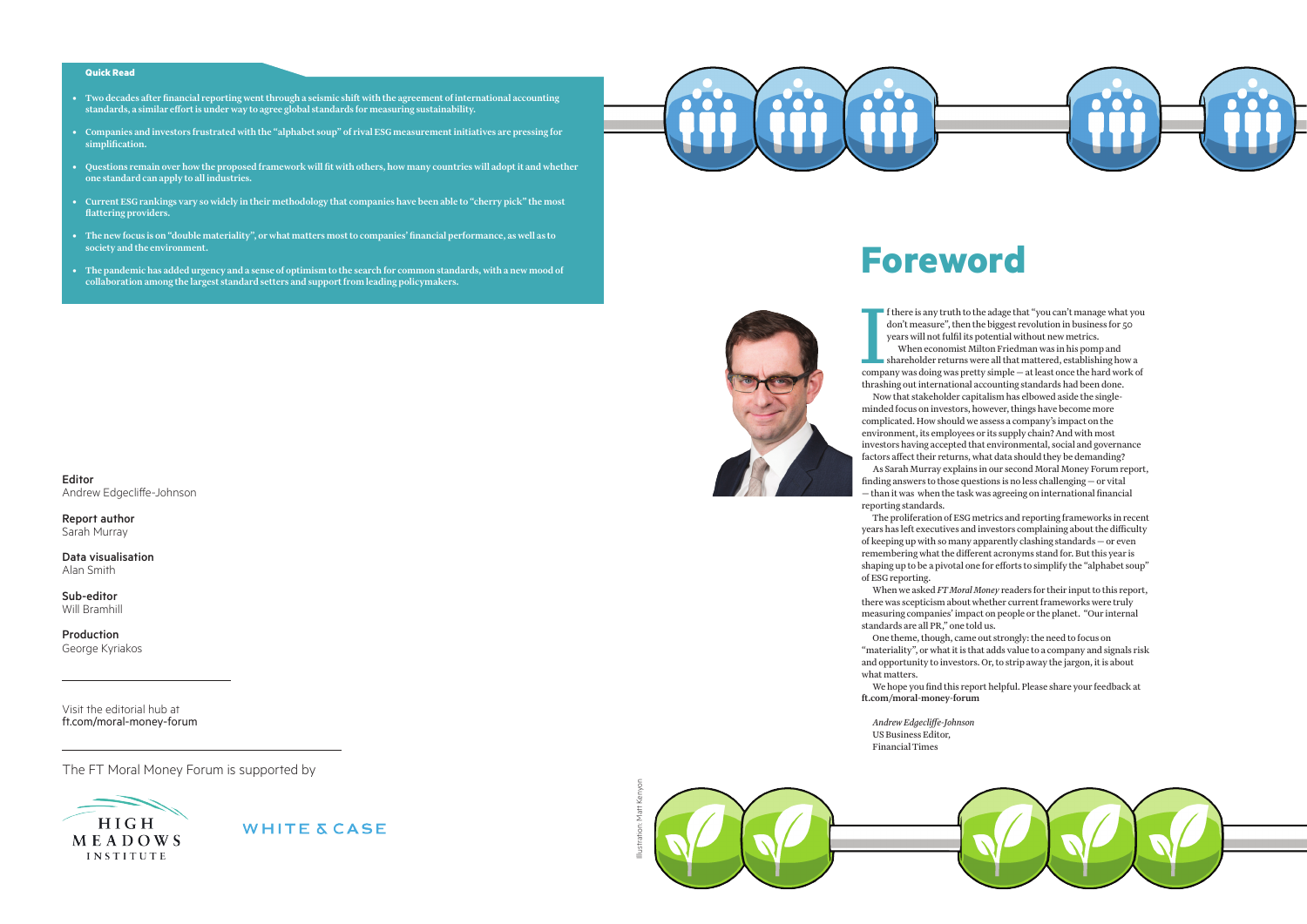## **The scramble to set standards for sustainable business**

Support is growing for common ESG metrics, but their final form has yet to be thrashed out, writes *Sarah Murray*

n a 2018 speech about the future of corporate<br>reporting, Erkki Liikanen, a former Bank of Finland<br>governor, recalled Europe's debates over adopting<br>the International Financial Reporting Standards<br>almost two decades earlier n a 2018 speech about the future of corporate reporting, Erkki Liikanen, a former Bank of Finland governor, recalled Europe's debates over adopting the International Financial Reporting Standards almost two decades earlier. "It was becoming of differing quality were adding cost, complexity and risk to companies and investors," he told delegates at a European Commission conference.

Liikanen, who chairs the trustees of the IFRS Foundation overseeing international accounting standards, could just as easily have been describing what has become known as the "alphabet soup" of acronymheavy measurement and reporting standards surrounding ESG (environmental, social and governance) approaches to business and investment.

Yet, after years of complaining about the proliferation of competing metrics, companies and investors are beginning to hope that more consistency in measurement and disclosure is in sight. "This is emerging as we speak," says Kirsty Jenkinson, head of sustainable investment and stewardship strategies at Calstrs, the Californian teachers' pension fund. "It feels like there's a better direction of travel, but it will be interesting to see how this next phase is going to play out."

That phase is unfolding rapidly. Last September, five leading independent standard setters announced that they would work together towards a comprehensive corporate ESG reporting system. Earlier this year, rules came into effect in Europe to make financial firms and investors disclose "double materiality", which covers the risk that their operations pose to society and the environment as well as to their profitability.

And while it will add another acronym to the mix, all eyes are on the IFRS Foundation, which is on track to launch a global Sustainability Standards Board at the UN's COP26 climate summit in November with the backing of

the International Organization of Securities Commissions (Iosco), the umbrella group for global markets watchdogs.

"What you have is a massive acceleration in a very short period of time — pretty much 12 months of a real willingness and ambition to sort all these problems out," says Ashley Alder, the chair of Iosco and chief executive of the Hong Kong Securities and Futures Commission.

Even so, the idea of standardised ESG reporting remains highly contested. Companies argue that the unique nature of their operations will make comparisons difficult — just as they did at the launch of the IFRS and the generally accepted accounting principles, or GAAP. "Nobody is ever happy with a standard. It's a giant compromise," says Bob Eccles, a professor at Oxford university's Saïd Business School and an expert on sustainability. "What you have with accounting is a social construct and an agreed-upon definition of reality that we all start from — that's where we're at with ESG."

Some crucial questions still have to be settled. Can sustainability measurement and reporting standards serve not only companies and investors but also people and the planet? Can a framework for reporting on climate change — the SSB's first priority — be applied to complex social issues while enabling comparisons across different sectors and jurisdictions? Can a global standard operate alongside the many existing ratings systems? And how many national governments will adopt it?

Yet the fact that these questions are being raised at all is a sign of progress. And as chief executives and investors set increasingly ambitious social and environmental goals, measuring what matters is something they can no longer afford to ignore.

"Sustainability disclosure is now at the top of the agenda for the world's largest investors, the world's largest companies and regulators in almost every major market," says Janine Guillot, chief executive of the Sustainability Accounting Standards Board (SASB). "That's a sea change from where this conversation was even five years ago."

#### **Investors around the world want to see more standardisation of ESG metrics**



Source: BlackRock (Jul-Sep 2020)

'Which areas of ESG data and ratings need the most development?' (% of respondents)



Source: BlackRock (Jul-Sep 2020)

(% of respondents)

This is a sea change from where this conversation was even five years ago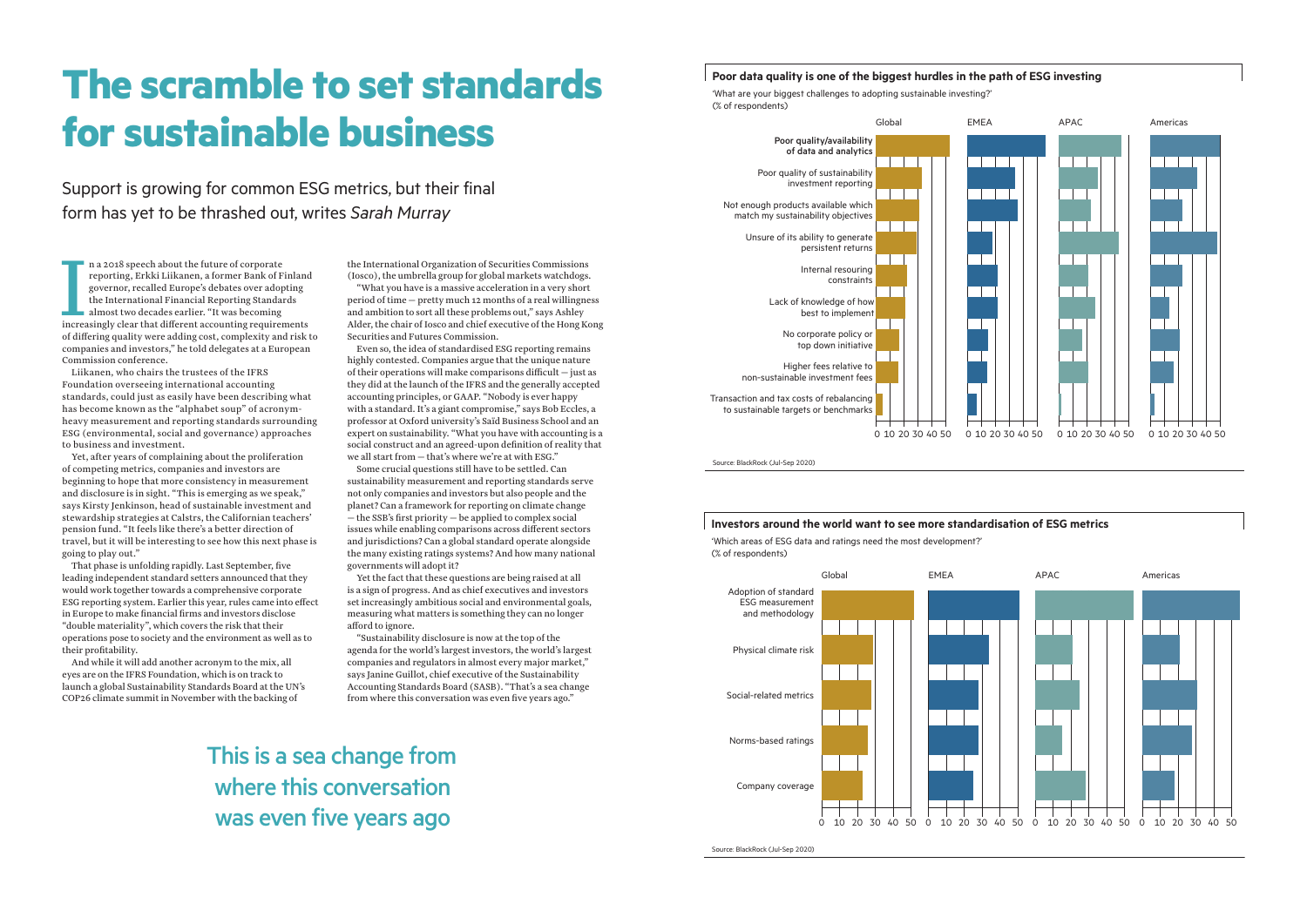#### **How did we get here?**

These days, some like to joke that if you want a better ESG rating all you need to do is change your rating provider. There is plenty of choice: supplying the picks and shovels of the ESG gold rush has become a lucrative business for organisations from financial advisers to sustainability consultancies and rating agencies. By 2018, more than 600 ESG ratings and rankings existed globally, according to consultancy SustainAbility.

The problem is that assessments of corporate ESG performance can vary considerably depending on the choice of ratings provider. When we asked *FT Moral Money* readers what their organisations struggled with most when trying to measure social and environmental impact, responses included worries that current methodologies allow companies to "cherry pick how they're assessed" or even to "game" ESG rankings.

Researchers Feifei Li and Ari Polychronopoulos, who work for Research Affiliates, a Californian investment manager, reached a similar conclusion after looking at how two rating providers assessed Wells Fargo, the financial services group.

They found that scoring variations for social and governance ratings led to the first provider giving the bank a much better overall result than the second. In fact, the two providers gave different assessments for every single ESG dimension except the company's environmental score.

While demand for ESG ratings products is high — SustainAbility found that 65 per cent of investors survey ESG ratings at least weekly — the same cannot always be said for their quality. "We've been amazed at how different the data sets are on something like GHGs [greenhouse gas emissions] and the messiness and lack of consistency across those data sets," one executive told the consultancy.

Some investors have decided to create their own evaluation and ratings systems. For example, State Street Global Advisors has its R-Factor scoring system, while TPG and the Rise Fund developed a system called the Impact Multiple of Money, which they eventually spun off as Y Analytics.

For those without the resources to develop an in-house ratings system, the current measurement and reporting landscape can be frustrating and confusing. In fact, more than three-quarters of respondents to our *FT Moral Money* questionnaire thought there were too many different measurement standards.

The journey towards more rigorous ESG measurement and disclosure began in the late 1990s. In 1997, the Global Reporting Initiative (GRI) launched as a non-profit organisation offering sustainability-focused reporting guidance. At the time, when a PR-heavy "corporate social responsibility" report was the principal corporate vehicle for disclosing sustainability information, few imagined how many frameworks, ratings systems and standard setting organisations would emerge from the sensible desire to find a more rigorous way of measuring companies' social and environmental impact.

GRI has since become part of a "big five" group of global standard setters along with CDP (formerly the Carbon Disclosure Project), the Climate Disclosure Standards Board (CDSB), the International Integrated Reporting Council (IIRC) and SASB.

Rather than develop standards, the Task Force on Climate-related Financial Disclosures (TCFD) has meanwhile provided a framework on which others can build. Created by the Financial Stability Board, the rulemaking body set up after the financial crisis, its focus is climate change.

#### **Companies are dealing with hundreds of different ESG regulations, codes and standards around the world**

But Mary Schapiro, head of the TCFD secretariat and former chair of the US Securities and Exchange Commission, argues that its work could be applied more broadly. "When we created the TCFD framework, we based it on a foundation that would be familiar to companies that have to report on these kinds of risks," she says. "So we have four pillars of disclosure: governance, strategy, risk management and targets and metrics. And those four pillars work for any ESG issue."

So far, more than 2,000 organisations have expressed their support for the TCFD's recommendations, including companies with a collective market capitalisation of almost \$20tn and financial institutions responsible for \$175tn worth of assets.

Nevertheless, companies and investors can be forgiven for still feeling confused. "There has been a lot of noise in the system," says Alder of Iosco, "which is not surprising given that the demand from investors is high while the ability of issuers — asset managers and others — to provide the information is genuinely technically difficult."

While demand for ESG ratings products is high the same cannot always be said for their quality

#### **The R-Factor pulls together best-in-class data sources**

When State Street Global Advisors surveyed the ESG measurement and reporting landscape three years ago, its dominant impression was one of confusion. "There were a number of different scoring methodologies for ESG but they had wildly different approaches and that led to wildly different results," says Lori Heinel, SSGA's global chief investment officer.

As a result, the company decided to develop its own scoring system, the R-Factor — R stands for responsibility. It also recognised that, given the work others had done in this field, starting from scratch made no sense. "Rather than reinvent the wheel, we decided to take best-in-class data sources and bring them together," says Heinel. Launched in 2019, the R-Factor draws on data from four leading providers and uses SASB's materiality framework to generate ESG scores for more than 6,000 listed companies globally. "An R-Factor score is intended to be a compilation of best-in-class data sources to get more of a transparent, comparable, concise measure of a

company's ESG footprint," says Heinel.

However, she argues that ratings alone do not always provide the full picture of that footprint. "Part of the value in R-Factor is it gives us the basis for a conversation with a company about what material factors they are reporting and how timely and comprehensive that reporting is," she says. "Because one of the reasons you might have a poor R-Factor score is because the data is just not there or is stale or incomplete." Given the speed at which ESG ratings developments are unfolding, she stresses that the R-Factor is a "bridge strategy" that may have a limited lifespan. "It's our hope and expectation that 10 or 20 years from now we won't talk about ESG as its own standalone thing. It will be like the financial accounting standards," she says. "So we would not be disappointed if at some point in the future the R-Factor was no longer necessary."



Source: Fitch Ratings



Number of ESG reporting provisions, by region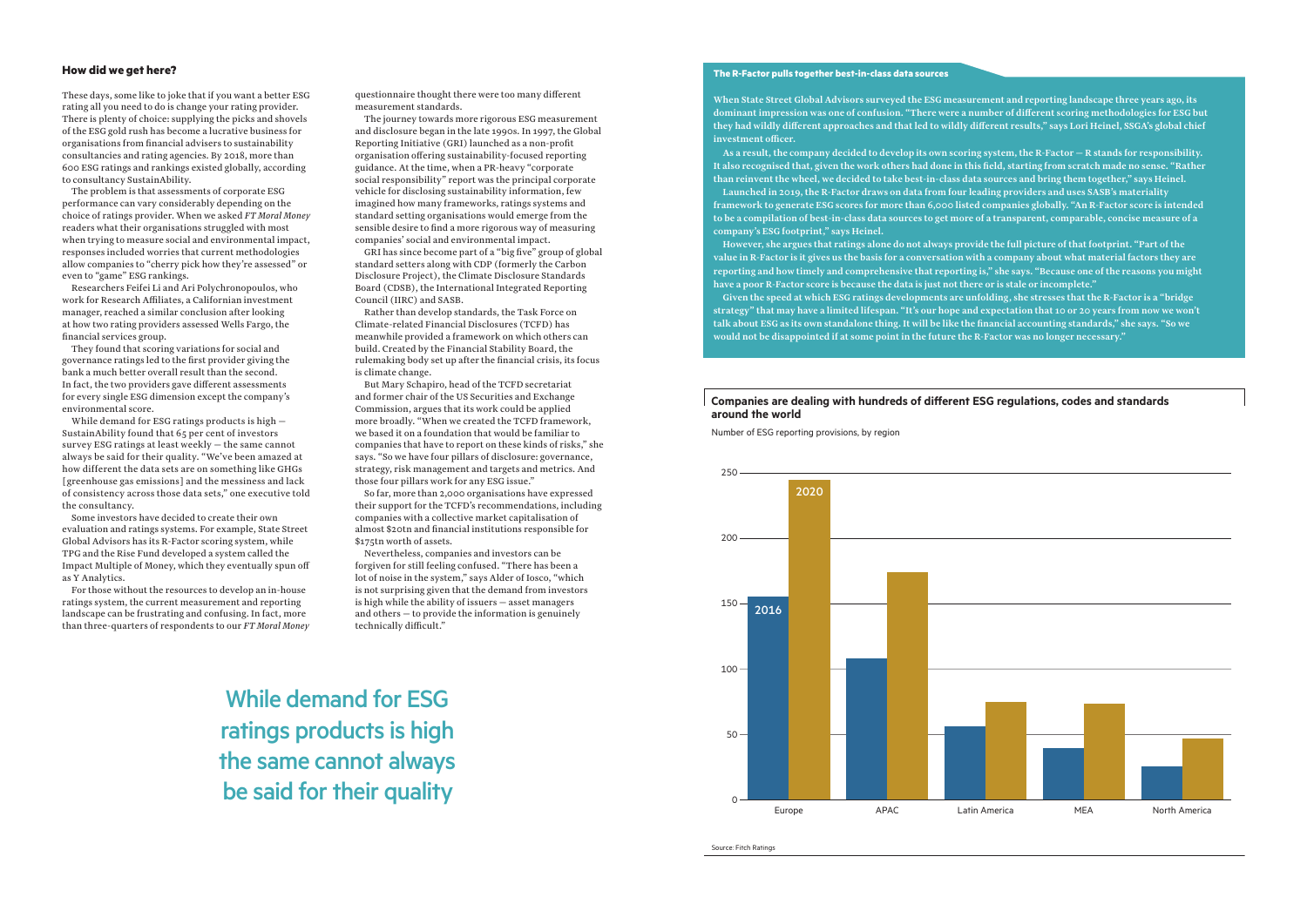#### **The materiality challenge**

As Alder points out, coming up with the right ESG data is no easy task, but those working on the ESG measurement and disclosure challenge are converging on a principle they call "materiality". For until companies have figured out which social and environmental factors really matter to their business, they cannot accurately assess their ESG or sustainability performance.

Companies also need to be able to evaluate the "circularity between impact and dependencies", says Veronica Poole, Deloitte's lead expert on IFRS accounting rules. This means assessing how their footprint affects not only the broader society but also the company. An example might be a drinks company whose water consumption reduces the supply for both local communities and the business itself.

"Understanding that circularity is critical, and you can't just look at the next 12 months," says Poole. "You need to look to the longer term and across the entirety of your value chain — that's a different way of approaching materiality from the current financial materiality thinking when it comes to financial statements."

Measuring what matters is also something with which investors struggle when constructing sustainable investment portfolios. In SustainAbility's Rate the Raters survey, greater focus on materiality ranked second — after improvements in disclosure methodologies — among the changes to ESG ratings investors said they would most like to see in the next five years.

An added complication is that what is material to one business may be less relevant to another. While fuel efficiency, for instance, is a significant factor in an airline's financial and sustainability performance, the same would not be true for a legal services firm. And while a global clothing manufacturer's performance on labour rights would influence its ESG rating, it would be less important for a US-based biotech firm.

This is something SASB has recognised. In 2018 it devised a set of sustainability accounting standards for corporate disclosures covering material issues for 77 industries. The standards, says SASB, "identify the minimal set of financially material sustainability topics and their associated metrics for the typical company in an industry".

Some groups, however, have taken a single-sector

approach. One is GRESB, or the Global Real Estate Sustainability Benchmark, an investor-led organisation that evaluates the sustainability performance of property companies, real estate investment trusts, funds and developers.

The universal-versus-specific debate shows how opinions are divided. Among respondents to the *FT Moral Money* questionnaire, a clear majority wanted to see internationally agreed ESG measurement standards, but there was equal support for sector-specific rankings over a one-size-fits-all approach.

A further complication is the pressure to report on "double materiality" — the effect sustainability issues have not only on companies' financial performance and long-term value but also on society and the environment. Lenders and investors are interested in the former, while employees, customers, civil society organisations and a range of regulators want data on the latter. "So when you talk about sustainability disclosure, it's important to be clear on the target audience," says SASB's Guillot .

Jenkinson of Calstrs sees a regional divide emerging. "You have this bifurcation where Europe, the GRI and other standard setters are pointing to the impact that business has on society, whereas in the US, where it will be really challenging to shift the emphasis, it's going to be the risk to an investor from a company's ESG factors," she says. "That's perhaps adding to the confusion on sustainability standards."

Moreover, what matters to companies can change rapidly. Take the #MeToo movement. In 2017, with accusations of sexual assault being levelled at US film producer Harvey Weinstein, a tweet by actress Alyssa Milano calling on harassment survivors to tweet about their experiences on the #MeToo hashtag went viral.

As the movement achieved scale globally, companies started reviewing their gender equity policies while capital flows into "gender lens" investments swelled to \$2.4bn in assets under management by 2018.

The #MeToo movement provides a powerful illustration of why companies and investors need to be able to measure ESG not only by looking backwards to past performance, but also by anticipating what social or environmental factors are likely to matter to their business in the future.

ESG must also be measured by anticipating what social or environmental factors are likely to matter in the future

#### **Flexibility and nuance are important to AB InBev investors**

In large companies with complex global supply chains, the universal-versus-specific debate plays out internally. And for the world's largest brewer, Anheuser-Busch InBev, the challenge lies in streamlining ESG reporting while retaining the nuance and details its investors are looking for, says Ezgi Barcenas, the company's global head of sustainability.

To do this, AB InBev uses a range of standard setters and measurement frameworks. These include GRI, SASB and CDP, which Barcenas says is "one that our investors care about and a separate process and timeline entirely". Managing the different levels of reporting and disclosure demands resources. And while AB InBev uses third parties to verify its disclosures, when it comes to internal resources, rather than creating a dedicated ESG reporting team, it relies on different business units from procurement to logistics to track the data.

This year the company issued its first ESG report. "Investors were asking for a lot more information and context to understand the mission, the lessons learned and vision forward," says Barcenas. "So we felt we should report the non-financial material issues in our annual report but issue a separate report to provide more colour and context."

Barcenas would like to see a balance as ESG standards evolve. "What's needed is clear standardisation but in a way that provides flexibility and takes into account the nuances across geographies, industries and business models," she says. "If you have really rigorous standardisation, you could lose that flexibility and miss out on the context our investors are asking for."

Source: KPMG

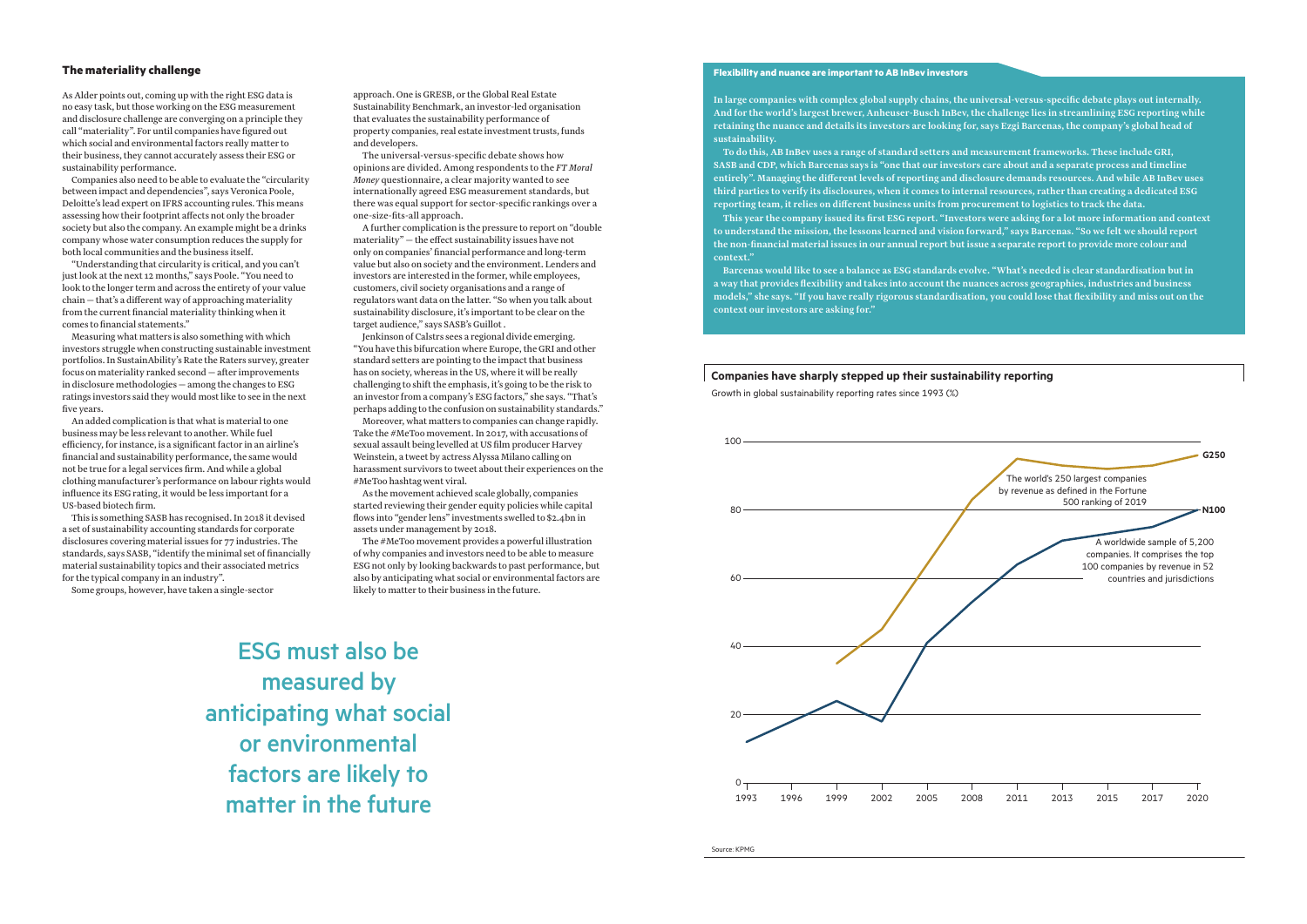#### **Conclusion**

Given the forces lining up in support of sustainability accounting standards, levels of optimism are high. "Two years ago, when Iosco started looking into this and sending questionnaires to stakeholders, it was very premature to talk about where we are right now," says Thedéen. "So we are all positively surprised."

And because the SSB is focused on reporting, Alder believes governments will be open to adopting its set of standards. "We're not taking a policy stance," he says. "This is more to do with the standards around which reporting should happen so that asset owners and asset managers can make better capital-allocation decisions. From that perspective it's eminently adoptable."

This does not mean the work on ESG measurement and disclosure is over — far from it. While respondents to the *FT Moral Money* questionnaire were unanimous in agreeing that companies should measure their social and environmental effect, a large majority said that neither companies nor investors were sufficiently focused on this. Only last month, for example, it emerged that fewer

than 50 UK public companies were reporting on climate risks comprehensively and setting targets in line with TCFD recommendations.

However, ESG measurement and reporting are increasingly recognised as being essential for shifting capital in the right direction. "Markets are very powerful forces, and if they are equipped with the information and transparency they need about risk, they can price that risk more effectively — and that will smooth the transition to a low-carbon economy," says Schapiro. "So embracing disclosure is going to lead to more durable change than anything decreed by policy."

As this idea gains momentum, what was once part of an arcane, jargon-heavy debate confined to small groups of passionate experts is now seen as a necessary tool in shifting capitalism towards a more sustainable model. As Eccles puts it, "if you put ESG information on par with financial information — with the same quality of control systems, the same quality of assurance, the same rigour and enforcement — that's a game changer."

#### **Light at the end of the tunnel**

If there are similarities between the development of international accounting standards and current progress on ESG measurement and disclosure, one big difference is proving an advantage: the sense of urgency.

"The pandemic has concentrated minds," says Alder. "What were seen to be remote existential risks may not be all that remote." This, of course, includes climate change and a growing sense that action is needed now to avert a planetary crisis. "On the climate side, we don't have much time," he says. "We don't have the luxury of 10 to 15 years to produce a standard."

What the IFRS Foundation and Iosco do have, however, is infrastructure — something developed two decades ago for the international accounting standards. "We have IFRS, we have the governance model," says Erik Thedéen, director-general of Finansinspektionen, Sweden's financial regulator, and chair of Iosco's sustainable finance task force. "So what we're doing is building a parallel governance structure inspired by the financial part of it that, of course, makes it easier."

A new spirit of collaboration among standards setters will help. While the big five are already planning to streamline their reporting standards, two other standards-based organisations, B Lab and the Global Impact Investing Network (GIIN), are also working to align their impact measurement tools. And in March, the World Economic Forum's International Business Council, which had its own ESG reporting framework in the works with the Big Four accounting firms, announced that it would back the SSB.

And while the plethora of standards has been a source of frustration, it has allowed the IFRS Foundation and Iosco to move faster than they might otherwise have done. "We already have the basis for standards with TCFD and with the other private standard setters merging and working together now," says Thedéen. "So we don't need to find a

new system — it's more like refining the metrics and the definitions we already have."

Technology could also play a role, with machine learning and artificial intelligence able to tap into everything from traditional corporate reporting to alternative data ranging from satellite imagery, social media, news and analysis to remote sensing. "It enables the democratisation of ESG data and more tailored solutions," says Georg Kell, chair of Arabesque, a quantitative asset manager which uses AI and big data to assess the ESG performance of globally listed companies. "The costs of doing so have come down and the ability to create bespoke solutions is improving enormously that's the next wave on the investment side."

Noises from governments also favour the streamlining of ESG measurement and reporting. In the US, Joe Biden's administration has put the task of combating climate change back on the agenda, adding fresh impetus to ESG disclosure efforts.

John Coates, acting director of the SEC's division of corporation finance, said in March that the agency should "help lead the creation of an effective ESG disclosure system so companies can provide investors with information they need in a cost effective manner."

Policymakers elsewhere are also becoming more active, with Jacinda Ardern's government announcing that New Zealand plans to become the world's first country to make climate risk reporting mandatory, using the TCFD framework.

Guillot sounds a note of caution, however. "A topic like greenhouse gas emissions, where there's been a global greenhouse gas protocol to develop global consensus around measurement, is significantly more advanced than, let's say, a topic like diversity," she says. "Even with the concept of standards, there's still significant complexity in measurement because of the nature of the issues."



Source: SustainAbility (March 2020)

#### **Investors want more of a focus on 'materiality' as well as quality** Preferred changes and solutions for ESG ratings to better serve companies, investors, and other stakeholders in next five years

(% of responses)

#### 1st option 2nd option 3rd option



### **Two thirds of investors use ESG ratings at least once a week**

Source: SustainAbility (March 2020)

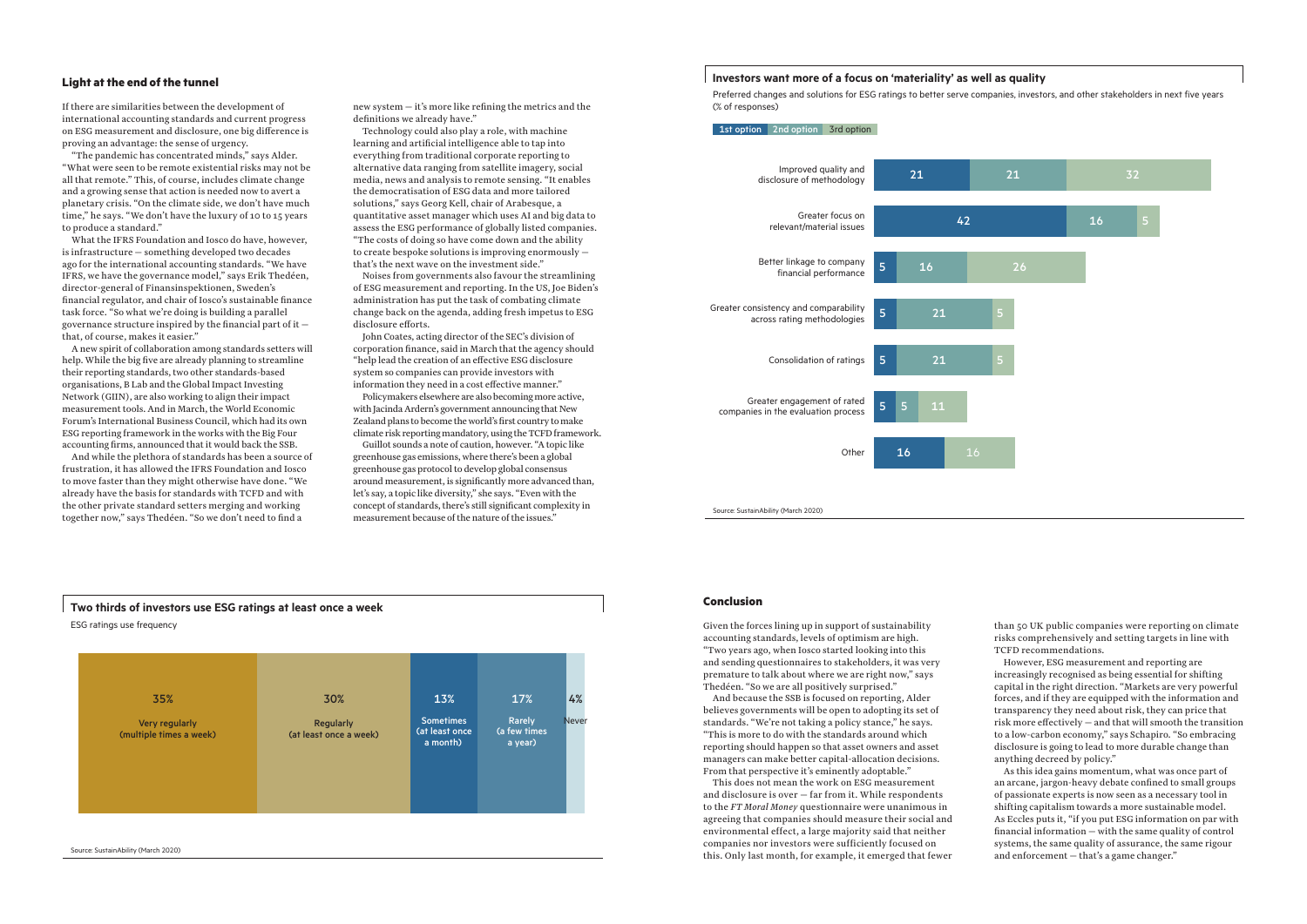### **Advisory Partner**

#### **Do Standards for Sustainability Reporting need to be mandated?**

*Robert G Eccles, HMI Advisor, Saïd Business School, University of Oxford*

Let's be clear about mandated standards for financial and sustainability reporting, especially what they are and what they are not.

Standards are a social construct. They are a consensus about how to represent a company's performance. They are a baseline for analysis and dialogue that can be supplemented in many ways.

They are not, however, a perfect scientific solution that stifles debate.

Reporting standards are imperfect and must be viewed as a basis for contention and evolution. As such they are frustrating but essential. They level the playing field for both companies and investors.

One argument against sustainability reporting standards is that they do not capture the uniqueness of a company. The same is said about accounting standards. There is some truth in this assertion but the effect is exaggerated.

Standards are inevitably imperfect but they do enable comparability, which benefits both companies and investors. Reporting to a set of standards does not stop a company from providing additional information – and in fact most do.

The controversial "non-GAAP" earnings measures in accounting is one example. Another instance is how companies voluntarily disclose information in their quarterly calls and investor meetings that is not required, such as revenue and earnings by product line and market share.

So should the application of standards be voluntary or mandated? Here governments can be weak or strong in their approach.

In the former, a government endorses a set of standards but does not require companies to report against them.



The FT Moral Money Forum is supported by its advisory partners, *High Meadows Institute*, a think-tank in Boston, US, and *White & Case*, an international law firm. They help to fund the reports.

The partners share their business perspective on the forum advisory board. They discuss topics that the forum should cover but the final decision rests with the editorial director. The reports are written by a Financial Times journalist and are editorially independent.

Our partners feature in the following pages. Each profiles their business and offers a view on how we can focus on what matters in measuring ESG. Partners' views stand alone: they are separate from each other, the FT and the *FT Moral Money Forum*.

## **Advisory Partners**

This is similar to St Augustine's plea: "O Lord, make me chaste – but not yet." In such a situation, companies may choose to report in some other way or not report at all, and the benefit of comparability and having information from all listed companies, so essential to investors, is lost. Standards, therefore, are most effective if they are mandated.

Today the best hope for a global set of standards for sustainability reporting is the Sustainability Standards Board (SSB), which is being established by the IFRS Foundation under the direction of its private and public sector trustees.

To varying degrees governments around the world, including the US and those in the EU, have indicated support for the SSB. This is positive but far from sufficient.

If the EU eventually decides to mandate its own reporting standards through its Non-Financial Reporting Directive, the hope for global standards will be lost. If the US endorses standards set by the SSB but makes them voluntary – as is the case with US GAAP versus the International Financial Reporting Standards – then that is better than setting up its own standards.

Establishing a base set of global sustainability reporting standards that governments and institutional investors can mandate or require to be used would be an enormous step forward, albeit still an uncertain one.

This, though, is necessary if we are to shift capital allocation decisions so that they support a stable longterm economy and society, and a natural environment conducive to both.

For this to happen, performance targets have to be set, such as being net-zero by 2050 in greenhouse gas emissions. Standards have nothing to do with targetsetting. Without standards, however, there is no way to compare a company's performance over time or its performance in relation to its peers.

*\* High Meadows Institute' views are separate from other advisory partners, the FT and the FT Moral Money Forum*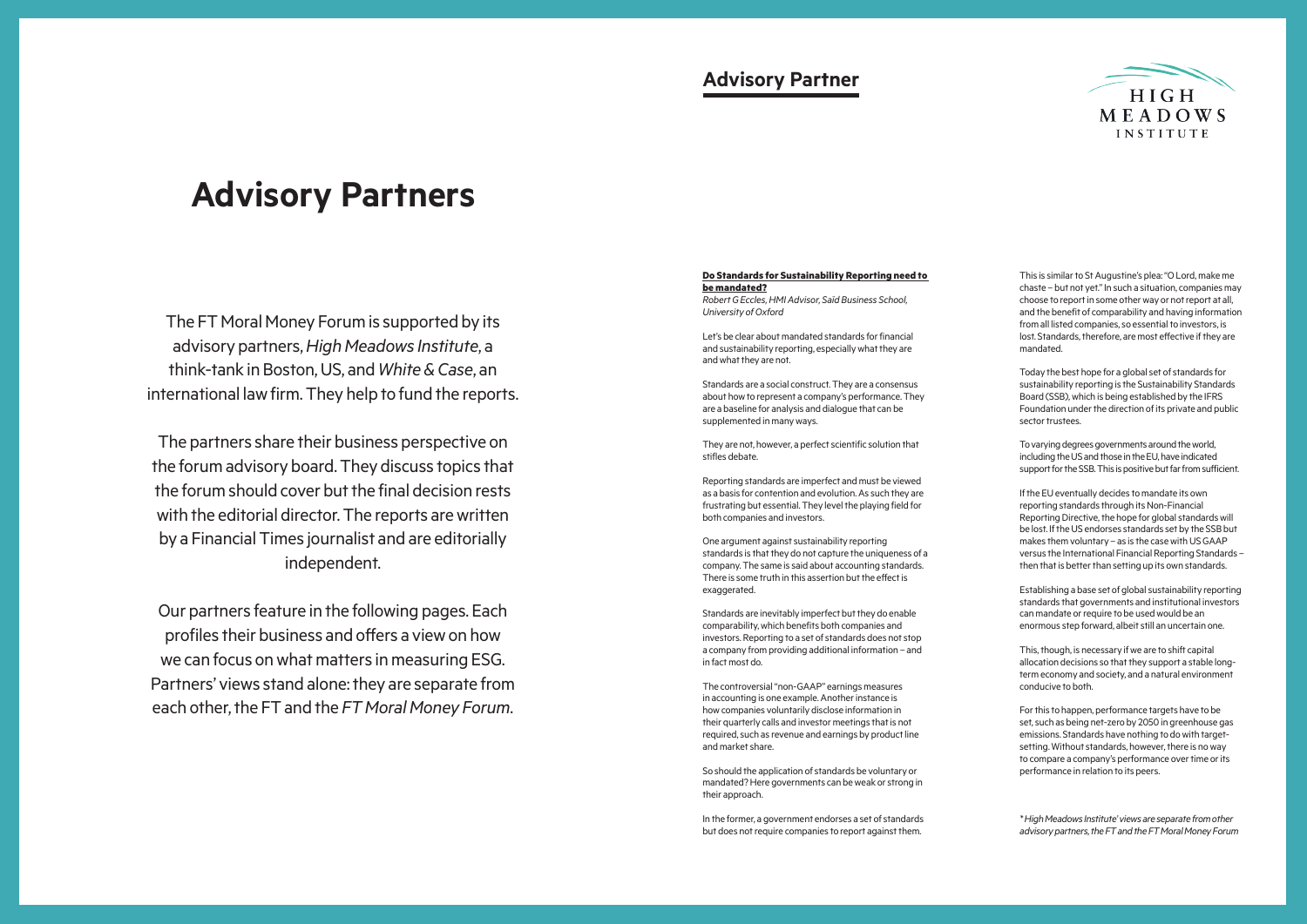### **Advisory Partner**

#### **WHITE & CASE**

#### **Regulating ESG**

The glut of reporting systems, frameworks and rating agencies causes confusion for both ESG watchers and participants and we need to achieve a greater alignment of expectation, disclosure and approach.

Is more legislation the answer? Regulation and better standards are on the way as a result of initiatives by both government and the private sector. Calls are increasing for mandatory disclosure.

#### **Sector initiatives**

Initiatives to try to standardise ESG reporting have emerged organically in several sectors. There is no doubt that peer participation encourages a race to the top but there is concern over equality of application, and achieving a level playing field will be crucial.

While voluntary initiatives encourage compliance, the risk is that companies could be benchmarked against peers whose operations are subtly different or that do not have the same level of disclosure.

#### **Regulatory frameworks**

In some industries existing regulatory frameworks have been extended to take in these organic initiatives. One example is financial services where institutions are increasingly expected to focus on ESG-related disclosures in their filings.

The pressure for this is becoming intense. In February Allison Herren Lee, the acting chair of the US Securities and Exchange Commission, directed the Division of Corporation Finance "to enhance its focus on climaterelated disclosure in public company filings".

She also said it must update its climate change disclosure guidance, which dated back to 2010.

Lee later confirmed that the SEC had "begun to take critical steps toward a comprehensive ESG disclosure framework".

#### **Regional regulation**

Other regional initiatives include the EU regulation on sustainability-related disclosures in the financial services sector. This sets transparency requirements and directs companies to make a risk assessment as part of their investment analyses.

The bloc also has plans for enhanced disclosure in non-financial sectors, as well as mandatory due diligence to cover human rights, environmental issues and governance.

Many industries have cautioned against a standard that reduces flexibility. In this regard, legislation that adopts indicative measurements may help address the concerns, especially across sectors and with businesses of varying sizes.

A "one size fits all" approach tailored to any one region is unlikely to work given the global nature of business. Worldwide harmonisation may be an ideal but it is not an immediate solution.

Covid-19 has put ESG in the spotlight – where it is likely to stay. But the potential weaknesses in measurement and reporting, together with the possibility of exploitation and manipulation, highlight that it is not just individual companies' ESG credentials that are under scrutiny. More work is needed on the self-regulation of the "ESG industry" itself.

The UK Competition and Markets Authority's current investigation into alleged greenwashing by ESG rating agencies is an important step in trying to bring order and structure to the industry.

In our view it is inevitable that regulation of ESG standards will follow.

*\* White & Case's views are separate from other advisory partners, the FT and the FT Moral Money Forum* 

The FT Moral Money Forum takes key issues from the ESG debate and explores them for FT Moral Money subscribers. The forum highlights the macro and philosophical questions and explores the experiences and solutions being proposed. We apply an editorial filter to these and present the most interesting ideas and experiences. We also engage our data visual team to find the best form of presentation. The forum produces regular reports to highlight the ideas, policies and practices that are making a difference.

Find how to take part in the FT Moral Money Forum by emailing **michael.hepburn@ft.com**

#### **About the FT Moral Money Forum**